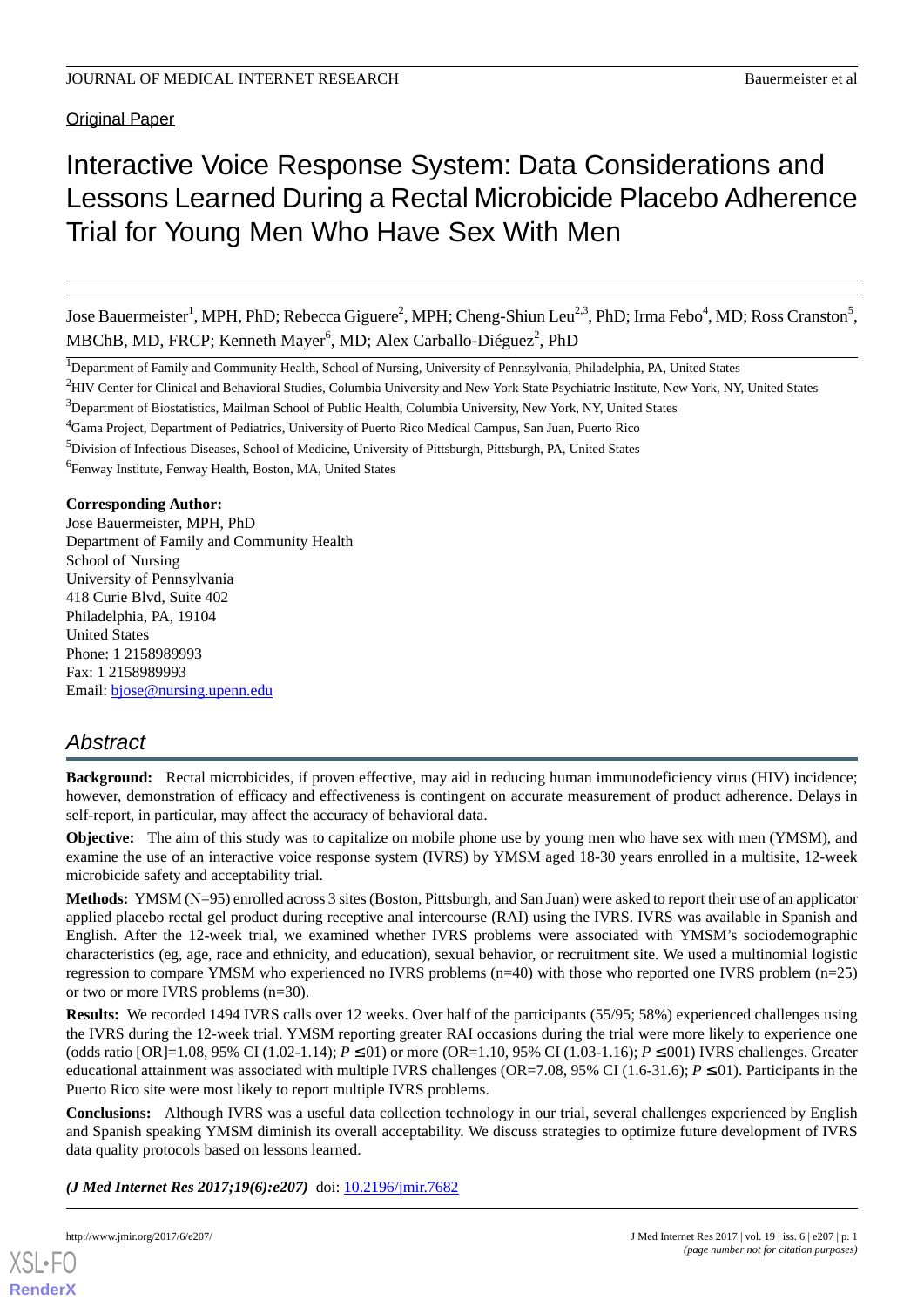#### **KEYWORDS**

user-computer interface; speech recognition software; HIV; survey methodology

# *Introduction*

The interactive voice reporting system (IVRS) has gained popularity given its potential to collect time-stamped, prospective behavioral data, and to reduce participants' recall bias during data collection [\[1](#page-6-0)-[3\]](#page-6-1) For example, participants can call into the system and report their data, rather than waiting until their next scheduled face-to-face visit with the research team [[4](#page-6-2)[,5](#page-6-3)]. IVRS has several additional methodological benefits to face-to-face approaches [[1\]](#page-6-0). These benefits include making data collection accessible at any time and from any place, easing individuals' ability to participate in research if they experience scheduling or transportation-related barriers, and having greater cost-savings than face-to-face approaches. IVRS can also reduce literacy concerns by allowing participants to hear the questions and respond verbally and/or using a numeric keypad, allowing for assessments across multiple languages, and deploying complex, tailored skip-patterns based on participants' answers [[3\]](#page-6-1). From a technological standpoint, IVRS also reduces compatibility issues as participants can use their phone of choice to report their behaviors and reduce data entry errors through automation [\[6](#page-6-4)].

Researchers have used IVRS to monitor behaviors over short, intensive periods (eg, multiple assessments a day over a week) and to follow participants for longer study periods. Within HIV prevention and care, researchers have noted that IVRS is an acceptable method for participants to share sensitive information and might encourage greater privacy than face-to-face methods [[7](#page-6-5)[-11](#page-7-0)]. In a study comparing Hispanic college students' use of IVRS with a Self-Administered Questionnaire (SAQ) and a timeline follow-back (TLFB) over a 3-month interval, Schroeder and colleagues [\[9](#page-6-6)] found that participants'sexual and substance use behaviors were underreported in the TLFB and over-reported in the SAQ when compared with the daily IVRS reporting. In their analyses, however, Schroeder and colleagues noted that IVRS use varied based on participants' sociodemographic characteristics (eg, age and sexual orientation), with younger and sexual minority participants trending toward a greater likelihood of placing IVRS calls than older and heterosexual counterparts [[9\]](#page-6-6). These findings suggest that participants' characteristics might result in differential acceptability and use of IVRS.

Building on prior research examining the use of IVRS in HIV prevention studies, we examined the use of an IVRS to collect behavioral data from a sample of YMSM recruited to participate in a multisite rectal microbicide acceptability and adherence trial. Beyond overall use, however, we examined the prevalence of IVRS-related problems experienced by YMSM during the 12-week trial. We then examined whether YMSM's sociodemographic characteristics (eg, age, sexual orientation, and educational attainment), sexual behaviors during the trial, and trial site (eg, Boston, Pittsburgh, and Puerto Rico) were associated with IVRS problems. We used our findings to discuss strategies to optimize future development of IVRS data quality protocols based on lessons learned in our trial.

[XSL](http://www.w3.org/Style/XSL)•FO **[RenderX](http://www.renderx.com/)**

# *Methods*

#### **Study Participants**

Study data came from a larger project called Microbicide Safety and Acceptability in Young Men [[12](#page-7-1)[,13](#page-7-2)]. The study received institutional review board (IRB) approval from all participating institutions, and all participants signed informed consent. After screening (stage 1A), YMSM participated in a run-in period in which they were asked to apply a rectal placebo gel using a rectal-specific applicator (stage 1B), followed by a safety trial in which participants applied tenofovir 1% gel using a vaginal applicator for rectal delivery of the gel (stage 2). The study took place in 3 sites: Pittsburgh, PA; Boston, MA; and San Juan, PR. Study candidates were recruited from clinics, bars, clubs, newspaper advertisements, and social networks. Recruitment materials indicated that the investigators were looking for YMSM (aged 18-30 years) for a study about their sexual health and their feelings about rectally inserting a placebo gel resembling a microbicide gel currently under development before receptive anal intercourse (RAI). Full protocol description (Clinicaltrials.gov NCT01283360) is presented in detail elsewhere [\[12](#page-7-1)]. We focused our attention on stage 1B where the IVRS was used (December 2010 to October 2012).

Among participants who received medical clearance in stage 1A, we selected those fulfilling the more stringent eligibility criterion of having had condomless RAI within the prior 3 months to participate in stage 1B. This allowed us to focus on those with more recent potential risk and invite them to enroll in stage 1B. After undergoing an informed consent process, receiving risk reduction counseling and provision of condoms, and updating their medical history, participants received 20 rectal applicators filled with a placebo gel and instructions to insert the entire content of 1 applicator rectally within 90 min before each RAI episode. We used an applicator specifically designed for the delivery of a rectal microbicide [[12\]](#page-7-1) filled with hydroxyethylcellulose (HEC) gel. Hydroxyethylcellulose is also known as the "universal placebo" because of its use as placebo in most gel microbicide trials. Six weeks after their first stage 1B visit, participants returned for the mid-trial follow-up visit and were dispensed up to 20 additional applicators to ensure they had 20 on hand for the next 6 weeks. Six weeks after the mid-trial follow-up visit, participants returned for the final follow-up visit of stage 1B in which they completed a Web-based computer assisted self-interview (CASI) and semistructured interview that included questions on gel and applicator use. Participants received US \$50 for each study visit (4 visits for stage 1A and 1B) and US \$50 for a completed video teleconference interview. They also received US \$1 per used applicator returned at visits 2 and 3.

#### **Interactive Voice Response System (IVRS)**

Over the 12 weeks of stage 1B, participants were instructed to call an IVRS after each instance of RAI and/or applicator insertion, or at least once a week if they did not have RAI. Participants could respond by voice or use their keypad. The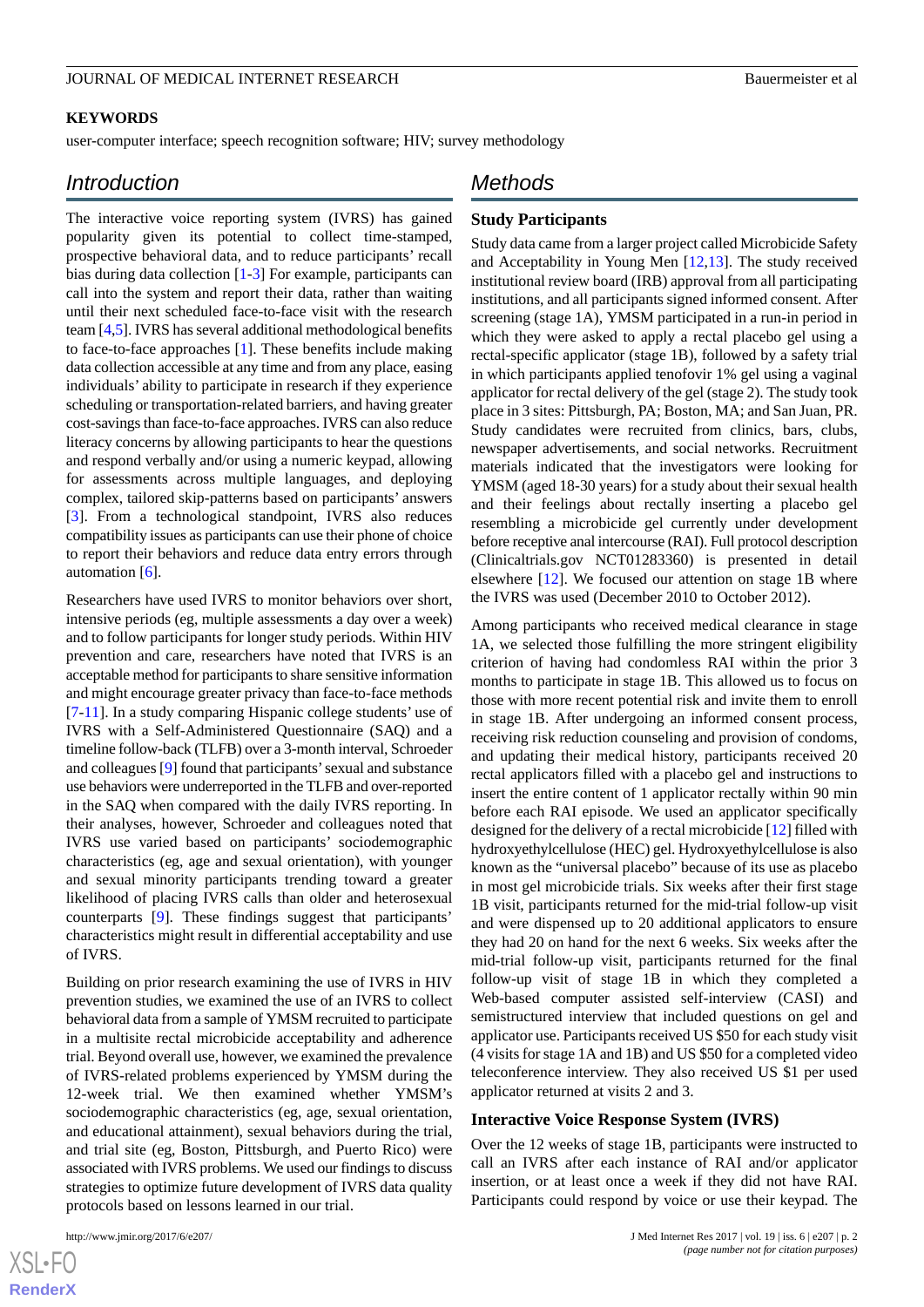IVRS system was available in English or Spanish. During visit 2, participants generated a 4-digit password to identify themselves within the IVRS and were trained on how to enter data into the IVRS, including completing a mock call into the IVRS. At each call, participants were asked to report the number of times they had used the gel, whether they had RAI or inserted anything other than the gel, and whether they experienced any problems with the IVRS. Participants who did not call into the system at least once a week were contacted by the IVRS and reminded to log their behaviors. Furthermore, to encourage use of the IVRS as a data collection tool, we incentivized participants with US \$1 per call with a maximum of US \$30 and an additional US \$10 bonus a month if they called at least once a week. In total, participants could earn up to US \$60 in stage 1B for reporting their product use via IVRS.

IVRS data was downloaded into an excel (Microsoft) spreadsheet at the end of the trial. We examined the frequency with which participants reported a problem when entering their data within the IVRS system, as well as the number of call entries that were incomplete (eg, hung up call) or sequential (eg, participant called into IVRS and had to call back again to revise [eg, mistyping] or finalize their entry). For this analysis, we coded an IVRS problem as a call where participants reported experiencing an IVRS problem or when an IVRS call was incomplete (eg, hung up call) or duplicative (eg, participant called again to complete their IVRS entry). Participants who indicated that they had an IVRS problem since their last completed call were given the option to leave a voicemail indicating what went wrong. A member of the study team transcribed these voicemails in English or Spanish. Spanish comments were subsequently translated into English. We include examples from these transcriptions in the Results section to illustrate participants' problems when using the IVRS.

### **Participant Measures**

Sociodemographic data were collected via a Web-based CASI. Demographic information included age, race or ethnicity (white, African American, Latino, mixed or other), sexual orientation, and highest educational attainment (1=8th grade or lower, 2=some high school, 3=high school or general educational development [GED], 4=partial college, 5=college graduate, 6=some graduate school, and 7=graduate school degree). Participants also indicated whether they were currently in school  $(0=no; 1=yes)$  and employed  $(0=no; 1=yes)$ . Participants were also asked to report the number of receptive anal intercourse occasions in the prior 3 months. Participants were identified by their site's location (1=Pittsburgh, PA; 2=Boston, MA; and 3=San Juan, PR).

### **Data Analytic Strategy**

After examining the descriptive statistics for our variables of interest, we used SPSS (version 23; IBM Corporation, New York) to test whether YMSM's sociodemographic characteristics, sexual behavior, or site of recruitment were associated with the odds of experiencing IVRS problems during the 12-week trial. We used a multinomial logistic regression to compare the odds of experiencing a single or multiple IVRS problems during the 12-week trial. Due to limited observations in several categorical variables (eg, race or ethnicity and sexual orientation), we collapsed these indicators into dummy variables (eg, white: yes or no and gay-identified: yes or no) in our regression analyses.

# *Results*

# **Sample Description**

Study participants (N=95) had a mean age of 23 years. The racial or ethnic composition of the sample was predominantly Latino (46/95, 48%) and white (33/95, 36%), followed by a fewer number of African American (9/95, 10%) and mixed or other race (7/95, 6%) participants. Most participants (86/95, 91%) identified as gay. Most of the sample (84/95, 88%) reported having at least some college education (see [Table 1\)](#page-3-0).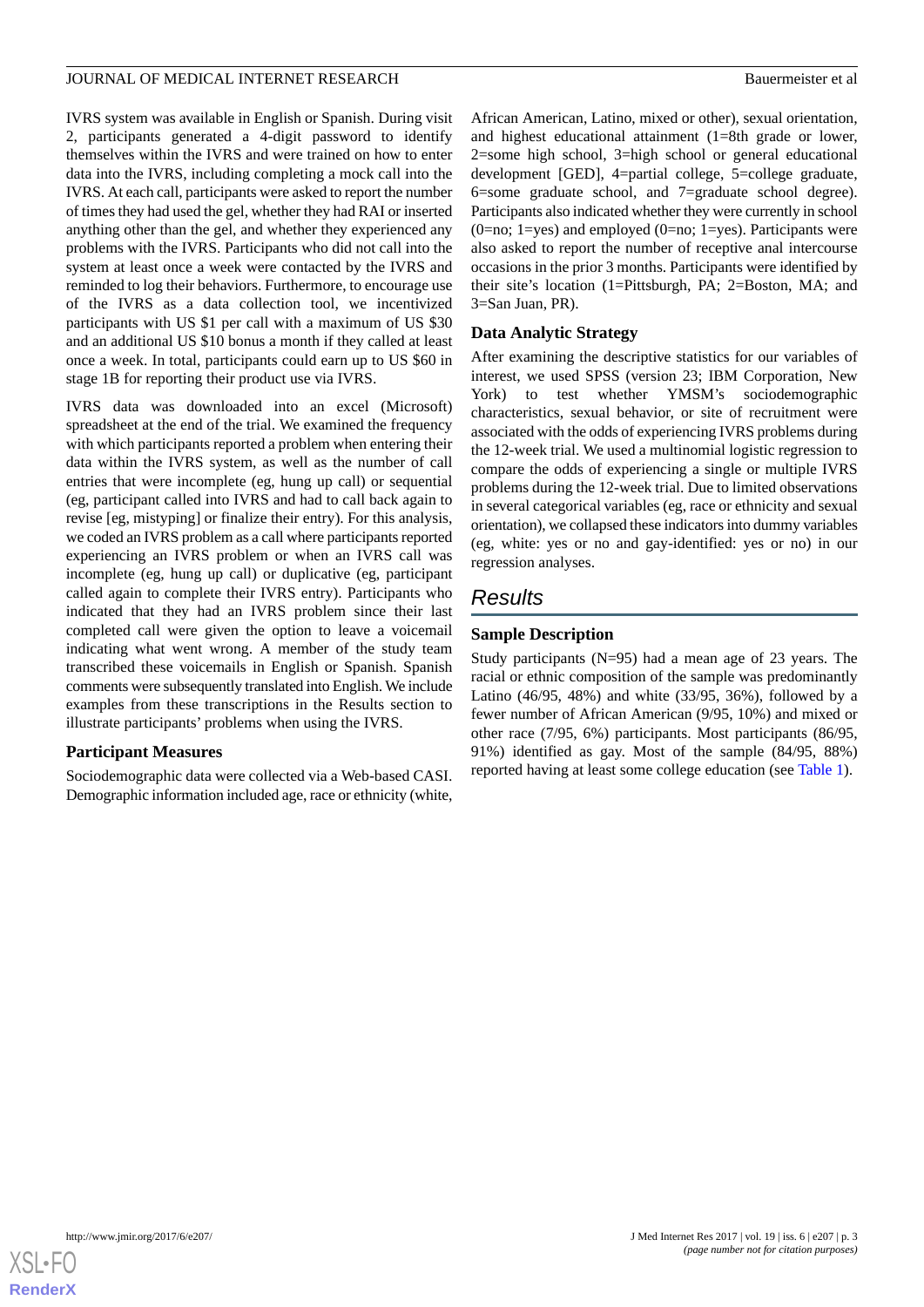<span id="page-3-0"></span>**Table 1.** Sociodemographic characteristics of young men who have sex with men (YMSM; N=95).

| Variable                                |                                                                   | $n$ (%)   |              |
|-----------------------------------------|-------------------------------------------------------------------|-----------|--------------|
| Age (years), mean<br>(SD <sup>a</sup> ) |                                                                   | 23.2(3.2) |              |
| Race or ethnicity                       |                                                                   |           |              |
|                                         | White or European American                                        | 33 (34.7) |              |
|                                         | <b>Black or African American</b>                                  | 9(9.5)    |              |
|                                         | Latino or Hispanic                                                | 46(48.4)  |              |
|                                         | Mixed or other                                                    | 7(7.4)    |              |
| <b>Highest educational attainment</b>   |                                                                   |           |              |
|                                         | 8th grade or lower                                                | 0(0)      |              |
|                                         | Some high school                                                  | 1(1.1)    |              |
|                                         | High school graduate or GED <sup>b</sup>                          | 10(10.5)  |              |
|                                         | Some college                                                      | 44(46.3)  |              |
|                                         | College graduate                                                  | 27(28.4)  |              |
|                                         | Partial graduate school                                           | 2(2.1)    |              |
|                                         | Graduate school degrees                                           | 11(11.6)  |              |
|                                         | In school                                                         | 47 (49.5) |              |
|                                         | Currently employed                                                | 60(63.2)  |              |
| <b>Sexual orientation</b>               |                                                                   |           |              |
|                                         | Gay                                                               | 86 (90.5) |              |
|                                         | Bisexual                                                          | 9(9.5)    |              |
| <b>Recruitment site</b>                 |                                                                   |           |              |
|                                         | Pittsburgh                                                        | 28(29.5)  |              |
|                                         | <b>Boston</b>                                                     | 26(27.4)  |              |
|                                         | San Juan                                                          | 41(43.2)  |              |
|                                         | Receptive anal intercourse occasions (before 3 months), mean (SD) |           | 0.71<br>5.5( |

<sup>a</sup>SD: standard deviation.

<sup>b</sup>GED: general educational development.

#### **IVRS Calls**

The IVRS recorded 1494 calls from 95 participants over 12 weeks. We flagged 162 calls (162/1494, 10.8%) reflecting an IVRS problem. The most common problems resulted from mistyping a numeric answer (74/95 participants, 46%), experiencing challenges entering their answers into the system (27/95 participants, 17%), being disconnected midway through

the call and having to call back (58/95 participants, 36%), or the system being inaudible (3/95 participants, 2%). We include examples of these IVRS problems using participants'voicemail transcriptions in [Table 2.](#page-4-0) Overall, 40 YMSM (42%, 40/95) did not have any trouble using the IVRS during the 12-week trial, 25 YMSM (26%, 25/95) had one problematic event across the 12-week trial, and the remaining 30 participants (32%, 30/95) reported two or more problems across the 12-week period.

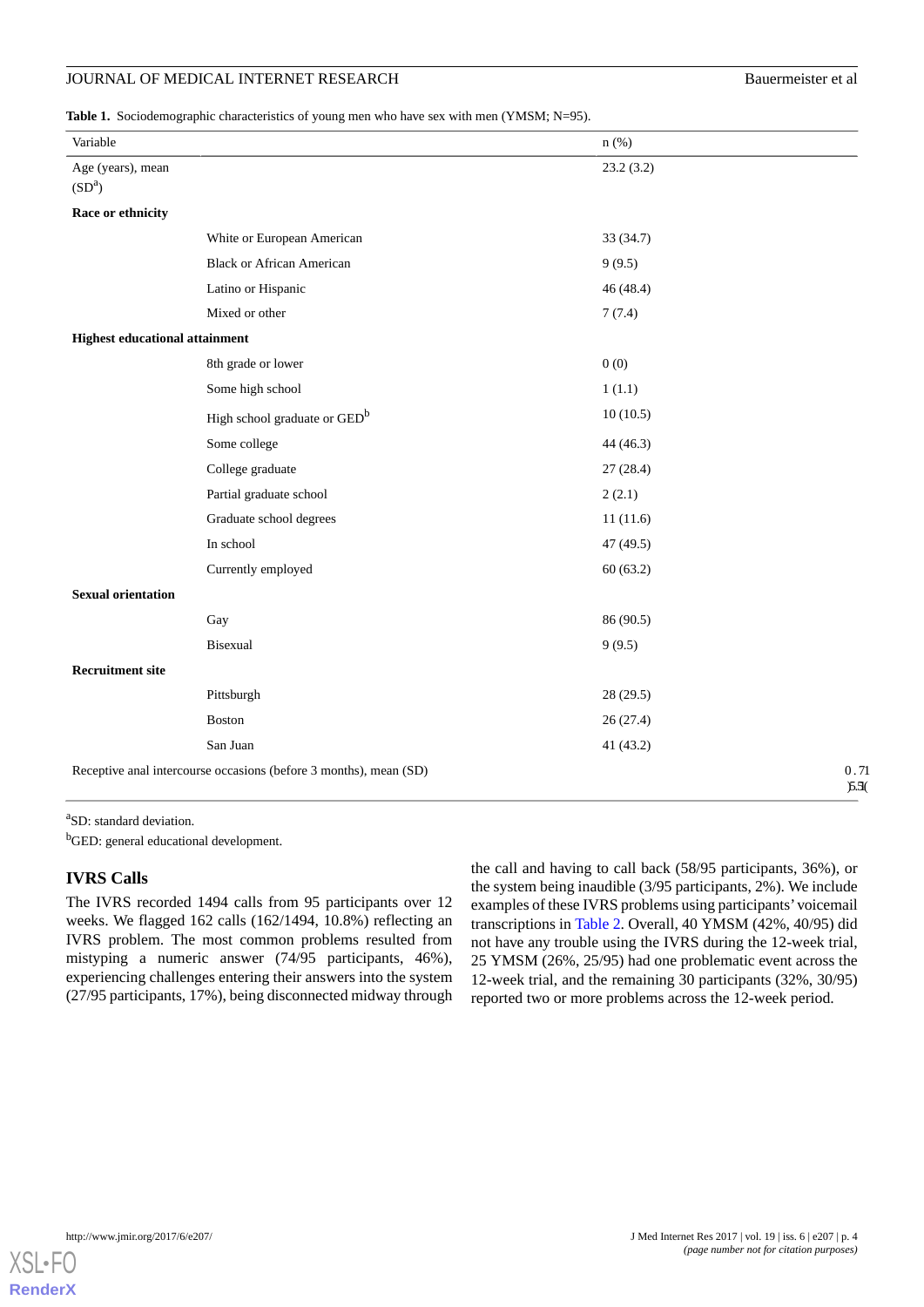<span id="page-4-0"></span>**Table 2.** Examples of participants' comments regarding problems with the interactive voice response system (IVRS) during the trial.

| Type of problem                                         | Frequency | Exemplary quotes                                                                                                                                                                                                                                                                                                |  |  |
|---------------------------------------------------------|-----------|-----------------------------------------------------------------------------------------------------------------------------------------------------------------------------------------------------------------------------------------------------------------------------------------------------------------|--|--|
|                                                         | $n$ (%)   |                                                                                                                                                                                                                                                                                                                 |  |  |
| Mistyping a number                                      | 74 (46)   | "I mistakenly typed the wrong number; I pressed 1 when I should have pressed 2."                                                                                                                                                                                                                                |  |  |
|                                                         |           | "I had to repeat questions several times because it wasn't getting the button presses."                                                                                                                                                                                                                         |  |  |
|                                                         |           | "Had to call 5-6 times because every time I tried entering my User ID, it would say 'I'm sorry'."                                                                                                                                                                                                               |  |  |
|                                                         |           | "(Problem with) entering my passcode."                                                                                                                                                                                                                                                                          |  |  |
|                                                         |           | "The automated entry froze."                                                                                                                                                                                                                                                                                    |  |  |
|                                                         |           | "I mistakenly dialed that I didn't use the gel during sex, but I did use it."                                                                                                                                                                                                                                   |  |  |
| Being disconnected midway                               | 58 (36)   | "I've called twice already and the call drops".                                                                                                                                                                                                                                                                 |  |  |
| through the call                                        |           | "Listen, I've tried to call 4 times and every time that I select an option, it indicates that I have nothing<br>to say and hangs up on me. I've called 4 consecutive times. This time I pressed 1 to describe the situa-<br>tion."                                                                              |  |  |
|                                                         |           | "Had to call back."                                                                                                                                                                                                                                                                                             |  |  |
|                                                         |           | "I was trying to record a message at the last time I called in and it stopped the message recording before<br>I could say anything and it's happened more than once and I forget what I want to say the next time I<br>call in because it doesn't let me re-record or anything."                                |  |  |
| Challenges reporting their an-<br>swers into the system | 27(17)    | "It didn't let me log into the system. Four days later it called me to indicate that I hadn't called in for<br>that week".                                                                                                                                                                                      |  |  |
|                                                         |           | "The only problem with the system is that it kinda takes a bit long to go through it and you have to<br>wait for each question to finish makes it difficult to use after you call you know what buttons to press<br>and basically you have to wait and the call takes longer."                                  |  |  |
|                                                         |           | "I did not say why I did not use the gel it was probably because my roommate was in the room and I<br>did not want to give a voice command but it was because I didn't have sex that I didn't use the gel."                                                                                                     |  |  |
|                                                         |           | "When I gave my answer to several questions, it skipped and said: 'I'm sorry, the answer is invalid'".                                                                                                                                                                                                          |  |  |
|                                                         |           | "If there is any background noise while the phone system is waiting for me to press 1 or 2 it would say<br>"I'm sorry that was not a valid-I'm sorry that was not a valid-I'm sorry that was not a valid" and if it<br>was completely quiet then it would stop doing that and I was able to press the buttons." |  |  |
| Inaudible system                                        | 3(2)      | "Your voice is not very clear at all, it's kinda blurry at some points."                                                                                                                                                                                                                                        |  |  |
|                                                         |           | "It was just cutting in and out."                                                                                                                                                                                                                                                                               |  |  |

#### **Multivariable Regression**

Using multinomial logistic regression (see [Table 3\)](#page-5-0), we examined whether IVRS problems were associated with participants'sociodemographic characteristics, sexual activity, or study site. Compared with YMSM who did not experience any IVRS problems, YMSM who experienced one IVRS problem during the trial were more likely to have a greater number of RAI occasions during the 12-week trial. No other differences were observed between YMSM who experienced a single IVRS problem and those who had no IVRS problems.

YMSM who experienced two or more IVRS problems were more likely than YMSM without IVRS problems to report a greater number of RAI occasions during the 12-week trial, to report greater educational attainment, and to be currently in school. Participants in Puerto Rico were more likely to report two or more IVRS problems than peers in the Boston site. There were no differences between Boston and Pittsburgh. No other differences were observed between YMSM who experienced multiple IVRS problem and those with no IVRS problems.

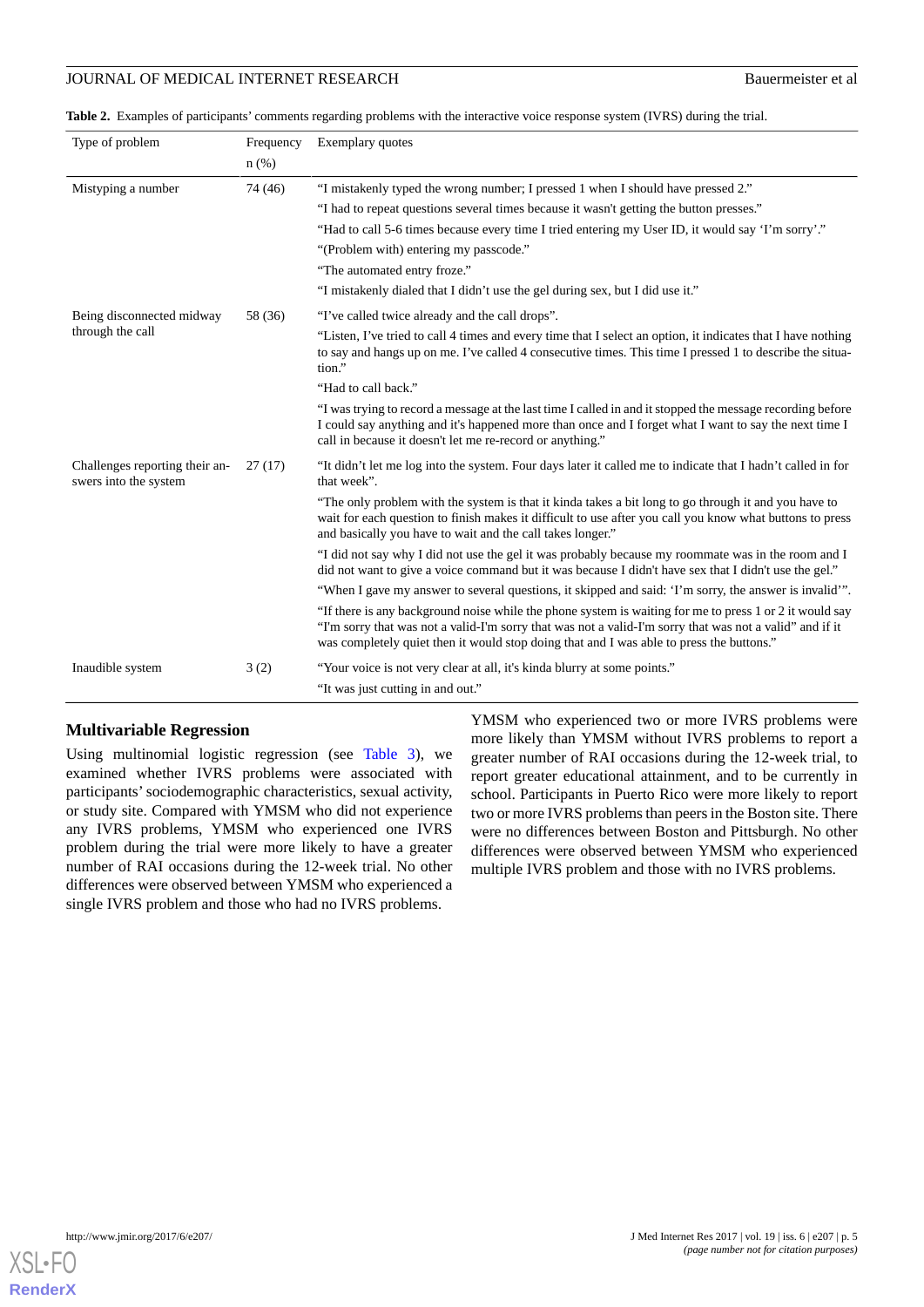<span id="page-5-0"></span>**Table 3.** Multinomial logistic regression of interactive voice response system (IVRS) problems over a 12-week period (N=95). Racial ethnic minorities serve as race or ethnicity referent group. Bisexual men serve as referent group for sexual orientation. Puerto Rico serves as referent group for recruitment sites

| Characteristics                      | 1 IVRS problem during 12-week period $(N=25)$ |               |                                |           | $2+ IVRS$ problems during 12-week period (N=30) |              |  |
|--------------------------------------|-----------------------------------------------|---------------|--------------------------------|-----------|-------------------------------------------------|--------------|--|
|                                      | <b>OR</b>                                     | 95% CI        | Significance                   | <b>OR</b> | 95%                                             | Significance |  |
|                                      |                                               |               |                                |           | CI                                              |              |  |
| Intercept                            |                                               |               | .33                            |           |                                                 | .04          |  |
| Age                                  | 1.03                                          | $0.83 - 1.29$ | .77                            | 1.04      | $0.81 - 1.32$                                   | .77          |  |
| White                                | 2.59                                          | 0.48-14.06    | .27                            | 4.69      | 0.48-45.29                                      | .18          |  |
| <b>Educational attainment</b>        | 1.31                                          | $0.64 - 2.65$ | .46                            | 2.48      | 1.15-5.35                                       | .02          |  |
| In School                            | 1.96                                          | 0.52-7.39     | .32                            | 7.08      | 1.59-31.60                                      | .01          |  |
| Is employed                          | 0.92                                          | $0.23 - 3.72$ | .90                            | 0.78      | $0.17 - 3.54$                                   | .75          |  |
| Gay-identified                       | 0.53                                          | 0.08-3.36     | .50                            | 0.52      | $0.05 - 5.33$                                   | .58          |  |
| RAI occasions (3 months)             | 1.08                                          | 1.02-1.14     | .01                            | 1.10      | $1.03 - 1.16$                                   | .001         |  |
| Pittsburgh                           | 0.48                                          | $0.07 - 3.22$ | .45                            | 0.09      | $0.01 - 1.25$                                   | .07          |  |
| <b>Boston</b>                        | 0.20                                          | $0.03 - 1.32$ | .09                            | 0.05      | $0.01 - 0.55$                                   | .01          |  |
| $-2LL=144.33; X^2_{18}=42.5, P<.001$ |                                               |               | Nagelkerke Pseudo $R^2$ =44.0% |           |                                                 |              |  |

# *Discussion*

#### **Principal Findings**

Technological advances continue to increase researchers' ability to capture behavioral data in experimental trials and observational studies. These data collection technologies (eg, IVRS, SMS text messages [short message service, SMS], and activity trackers) may be deployed to monitor participants' behaviors and contexts outside of the clinic setting and have the potential to be synchronized with other systems (eg, electronic medical records and e-based applications that support behavior change) [[1](#page-6-0)]. In this study, we examined the use of an IVRS as a data collection tool in a rectal placebo gel acceptability and adherence trial with English and Spanish speaking YMSM. The IVRS recorded nearly 1500 calls over a 12-week trial period, highlighting its overall acceptability and feasibility among YMSM in HIV prevention studies.

Similar to other data collection methods, the use of IVRS as a data collection tool had its challenges. Ten percent of IVRS entries recorded during the trial were classified as having errors due to user (eg, user entering the wrong number to indicate their answer), system (eg, the IVRS not recognizing users' voice responses when there is background noise), or connectivity (eg, bad cellphone signal causing a dropped call) issues. As such, researchers employing IVRS as a data collection tool should ensure that time and attention is placed on data quality assurances before protocol implementation and during data cleaning. Furthermore, most of the IVRS challenges observed in our study might decrease over time as new innovations emerge. Improvements in wireless infrastructure (eg, better signal strength across the globe), capabilities and programing of IVRS (eg, better voice-response accuracy and automated data cleaning clarification questions), and devices (eg, mobile phone features) may alleviate participants' challenges when using an IVRS. For example, advances in IVRS programing could allow

[XSL](http://www.w3.org/Style/XSL)•FO **[RenderX](http://www.renderx.com/)**

users to continue where they left off if they experience a problem (eg, call failure) and reduce frustrations stemming from having to restart their entry from the beginning. In situations when participants might feel uncomfortable verbalizing their answers (eg, someone walks into a room), designing opportunities for users to toggle their reporting through a multimodal response system (eg, switch from voice to text without interruption) may also improve IVRS data collection in real time.

Participants who reported greater RAI occasions during the trial were also more likely to experience IVRS challenges. Given that YMSM were instructed to call the IVRS every time they had RAI over the 12-week period, it is not surprising that those who contributed to a greater number of calls would have a greater likelihood of experiencing IVRS problems. After adjusting for participants' sexual activity, however, we noted that the probability of experiencing one or more IVRS challenges differed across participants' educational attainment and study site. YMSM with greater educational attainment reported more IVRS problems. These educational differences may be attributable to greater assertiveness to note problems with the system, and/or may be a proxy for socioeconomic differences regarding type of device (eg, mobile vs smart phone) owned. They may also have higher expectations about how efficient systems should work (they have more money, use high end devices, are more critical, and know what they can expect). In addition, participants in Puerto Rico were most likely to report having multiple IVRS challenges than peers in Boston. Although the IVRS had a Spanish version, it is possible that differences in participants'speed and enunciation when speaking Spanish made it harder for the system to capture their data accurately. Compared with the mainland United States, optimal cell phone signal and connectivity in Puerto Rico is lower—particularly in the more rural areas of the island. Taken together, our results support Schroeder and colleagues'findings [[9\]](#page-6-6) that participant sociodemographic characteristics may affect their use of the IVRS as a data collection tool.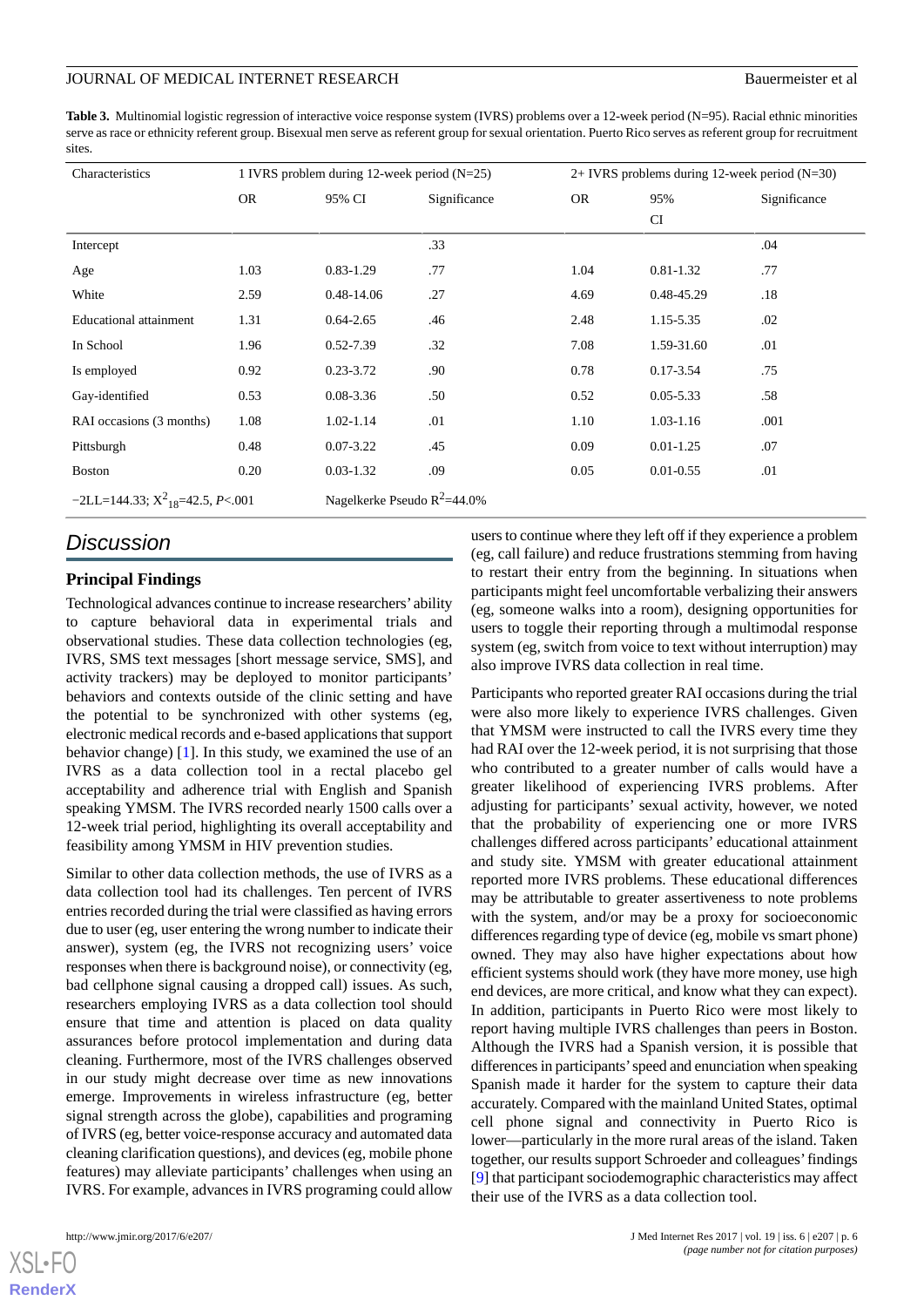#### **Limitations**

Our study has several limitations that deserve a mention. First, we did not ascertain participants'cellular plans or type of mobile phone during the study. Future research should consider how technological aspects (eg, type of phone and signal reliability) may affect data collection before IVRS implementation. In areas where signal strength or connectivity are a challenge, for instance, it may be better to rely on other methods (eg, an app notification system) that collects the information and stores it in the device in real time and subsequently transfers them to a central server once a connection is secured may be warranted. Third, our study focused on a sample of young men (ages 18-30 years) in 3 regions of the United States, limiting our ability to ascertain whether IVRS problems are similar or heightened in other age groups or contexts. Finally, our study took place from December 2010 to October 2012. The quality of IVRS is likely to have improved given the fast-pace of telecommunication

innovations in society. Nevertheless, our study points to key data collection issues that must be considered as researchers plan and implement studies that rely on innovative data collection systems.

Overall, our study findings support the notion that IVRS is a feasible and acceptable method to collect time-stamped, prospective behavioral data from YMSM. As with other data collection methods, we encourage researchers to devote time and attention to the adequacy of IVRS for their populations of interest. Data quality assurances before protocol implementation, including considering how varying connectivity may create data collection challenges, are warranted. Nevertheless, even though some individuals might experience challenges, the interest and perseverance of YMSM to use this technology forecasts interesting possibilities that need to be explored in future research.

#### **Acknowledgments**

We greatly appreciate the hard work of the study staff at the sites and are indebted to the study participants for volunteering their time. This research was sponsored by the US National Institutes of Health (NIH), including National Institute of Child Health and Human Development (NICHD) and National Institute of Mental Health (NIMH), under R01 HD59533 (Carballo-Diéguez and McGowan, Co-PIs) and cosponsored by CONRAD. Additional support came from the NIHM to the HIV Center for Clinical and Behavioral Studies at NY State Psychiatric Institute and Columbia University (P30-MH43520; Principal Investigator: Robert Remien). The content is solely the responsibility of the authors and does not necessarily represent the official views of NIH.

#### **Conflicts of Interest**

<span id="page-6-0"></span>None declared.

#### **References**

- <span id="page-6-1"></span>1. Kennedy CM, Powell J, Payne TH, Ainsworth J, Boyd A, Buchan I. Active assistance technology for health-related behavior change: an interdisciplinary review. J Med Internet Res 2012 Jun 14;14(3):e80 [[FREE Full text](http://www.jmir.org/2012/3/e80/)] [doi: [10.2196/jmir.1893](http://dx.doi.org/10.2196/jmir.1893)] [Medline: [22698679](http://www.ncbi.nlm.nih.gov/entrez/query.fcgi?cmd=Retrieve&db=PubMed&list_uids=22698679&dopt=Abstract)]
- <span id="page-6-2"></span>2. Lee H, Friedman ME, Cukor P, Ahern D. Interactive voice response system (IVRS) in health care services. Nursing Outlook 2003 Dec;51(6):277-283. [doi: [10.1016/S0029-6554\(03\)00161-1](http://dx.doi.org/10.1016/S0029-6554(03)00161-1)] [Medline: [14688763\]](http://www.ncbi.nlm.nih.gov/entrez/query.fcgi?cmd=Retrieve&db=PubMed&list_uids=14688763&dopt=Abstract)
- <span id="page-6-3"></span>3. Ruikar V. Interactive voice/web response system in clinical research. Perspect Clin Res 2016;7(1):15-20 [[FREE Full text](http://www.picronline.org/article.asp?issn=2229-3485;year=2016;volume=7;issue=1;spage=15;epage=20;aulast=Ruikar)] [doi: [10.4103/2229-3485.173781](http://dx.doi.org/10.4103/2229-3485.173781)] [Medline: [26952178\]](http://www.ncbi.nlm.nih.gov/entrez/query.fcgi?cmd=Retrieve&db=PubMed&list_uids=26952178&dopt=Abstract)
- <span id="page-6-4"></span>4. Fink JC, Doerfler RM, Yoffe MR, Diamantidis CJ, Blumenthal JB, Siddiqui T, et al. Patient-reported safety events in chronic kidney disease recorded with an interactive voice-inquiry dial-response system: monthly report analysis. J Med Internet Res 2016 May 26;18(5):e125 [\[FREE Full text\]](http://www.jmir.org/2016/5/e125/) [doi: [10.2196/jmir.5203\]](http://dx.doi.org/10.2196/jmir.5203) [Medline: [27230267\]](http://www.ncbi.nlm.nih.gov/entrez/query.fcgi?cmd=Retrieve&db=PubMed&list_uids=27230267&dopt=Abstract)
- <span id="page-6-5"></span>5. Steinberg DM, Levine EL, Lane I, Askew S, Foley PB, Puleo E, et al. Adherence to self-monitoring via interactive voice response technology in an eHealth intervention targeting weight gain prevention among Black women: randomized controlled trial. J Med Internet Res 2014 Apr 29;16(4):e114 [[FREE Full text](http://www.jmir.org/2014/4/e114/)] [doi: [10.2196/jmir.2996](http://dx.doi.org/10.2196/jmir.2996)] [Medline: [24780934](http://www.ncbi.nlm.nih.gov/entrez/query.fcgi?cmd=Retrieve&db=PubMed&list_uids=24780934&dopt=Abstract)]
- 6. Levin E, Levin A. Evaluation of spoken dialogue technology for real-time health data collection. J Med Internet Res 2006 Dec 11;8(4):e30 [[FREE Full text](http://www.jmir.org/2006/4/e30/)] [doi: [10.2196/jmir.8.4.e30\]](http://dx.doi.org/10.2196/jmir.8.4.e30) [Medline: [17213048](http://www.ncbi.nlm.nih.gov/entrez/query.fcgi?cmd=Retrieve&db=PubMed&list_uids=17213048&dopt=Abstract)]
- <span id="page-6-6"></span>7. Brinkel J, Dako-Gyeke P, Krämer A, May J, Fobil JN. An investigation of users' attitudes, requirements and willingness to use mobile phone-based interactive voice response systems for seeking healthcare in Ghana: a qualitative study. Public Health 2017 Mar;144:125-133. [doi: [10.1016/j.puhe.2016.11.017\]](http://dx.doi.org/10.1016/j.puhe.2016.11.017) [Medline: [28274374](http://www.ncbi.nlm.nih.gov/entrez/query.fcgi?cmd=Retrieve&db=PubMed&list_uids=28274374&dopt=Abstract)]
- 8. Daftary A, Hirsch-Moverman Y, Kassie GM, Melaku Z, Gadisa T, Saito S, et al. A qualitative evaluation of the acceptability of an interactive voice response system to enhance adherence to isoniazid preventive therapy among people living with HIV in Ethiopia. AIDS Behav 2016 May 24:- Epub ahead of print. [doi: [10.1007/s10461-016-1432-8\]](http://dx.doi.org/10.1007/s10461-016-1432-8) [Medline: [27221743](http://www.ncbi.nlm.nih.gov/entrez/query.fcgi?cmd=Retrieve&db=PubMed&list_uids=27221743&dopt=Abstract)]
- 9. Schroder KE, Johnson CJ, Wiebe JS. Interactive voice response technology applied to sexual behavior self-reports: a comparison of three methods. AIDS Behav 2007 Mar;11(2):313-323. [doi: [10.1007/s10461-006-9145-z](http://dx.doi.org/10.1007/s10461-006-9145-z)] [Medline: [16841191](http://www.ncbi.nlm.nih.gov/entrez/query.fcgi?cmd=Retrieve&db=PubMed&list_uids=16841191&dopt=Abstract)]
- 10. Schroder KE, Johnson CJ. Interactive voice response technology to measure HIV-related behavior. Curr HIV/AIDS Rep 2009 Oct 14;6(4):210-216. [doi: [10.1007/s11904-009-0028-6](http://dx.doi.org/10.1007/s11904-009-0028-6)] [Medline: [19849964\]](http://www.ncbi.nlm.nih.gov/entrez/query.fcgi?cmd=Retrieve&db=PubMed&list_uids=19849964&dopt=Abstract)

[XSL](http://www.w3.org/Style/XSL)•FO **[RenderX](http://www.renderx.com/)**